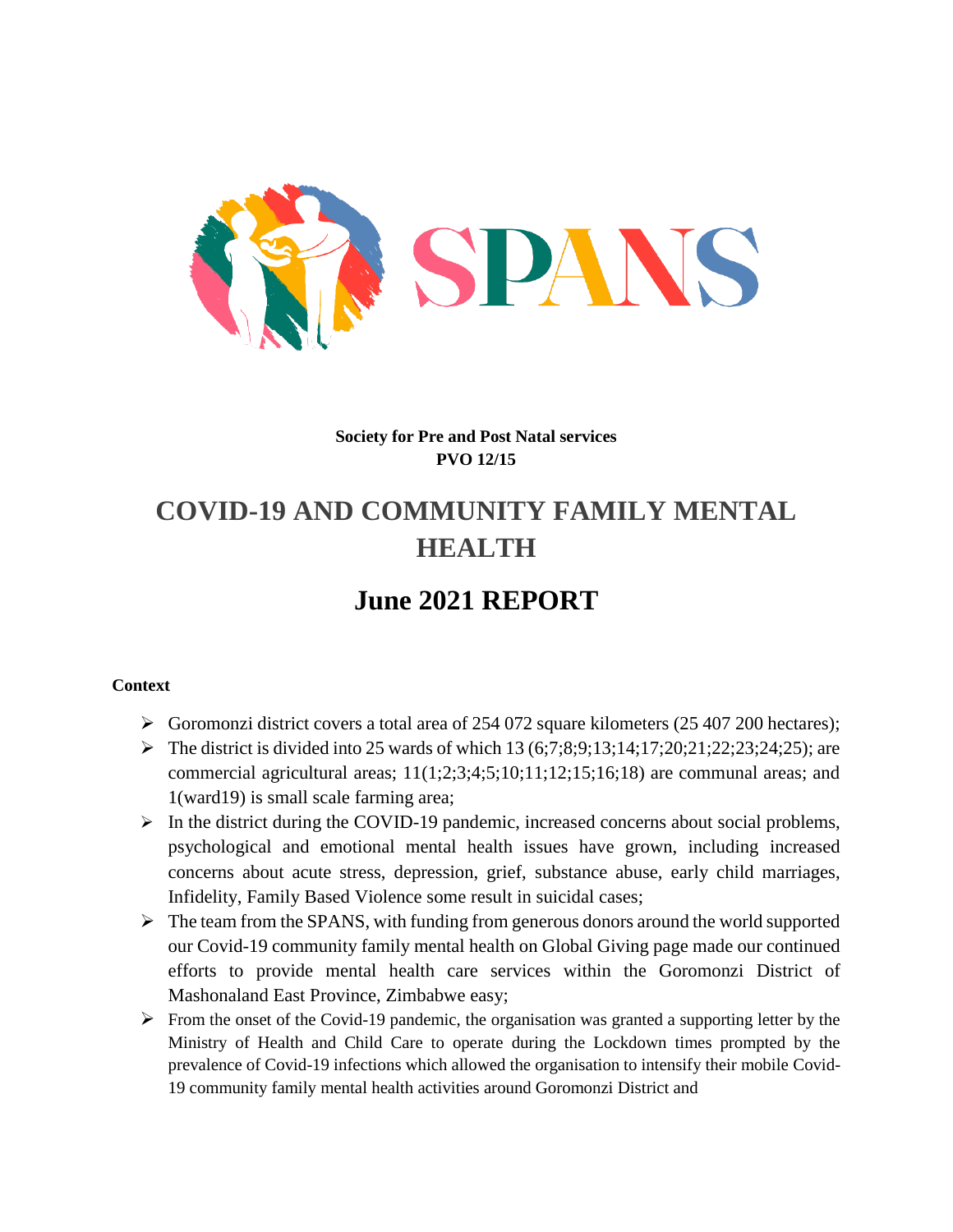$\triangleright$  SPANS came into existence having realized the gap in the non-prioritization of mental health care and emotional wellbeing in relation to the physical;

#### **Introduction**

There is no denying that Covid-19 pandemic brought several mental health problems for the population of Goromonzi District. We are gratefully acknowledging Global Giving for approving our Covid-19 Community Family Mental Health project as one of the project to fundraising for the very previous resources (funding) that will help SPANS team to promote sound mental health in Goromonzi District. Considering that funding for mental health care before, during and after Covid-19 is very limited from the International community. This platform helps us to crowdfund from different generous donors across the global which facilitate the implementation of this project to continuously conduct mental health education and awareness in Goromonzi District. There is still need for more funding to make sure that we reach many communities in Zimbabwe which are in great needy of our mental health care services.

We owe much gratitude to our strong, dedicated group of generous donors Sara Isner, Chrisitne Brow, Riyan Visram, Rupinder Sachdev, Kavya Sanghavi, Jerry Thomas, Ivy Shih Leung, Dörte Jenett, Barbara Decker, Sherry Duson, Birdie G Meyer, Heidi Koss, Andrzej Bilmon, Tzu-Ming Huang, Anna Cherian, Bette Indman, Joel Glenn Wixson, Zona Dallas, Evelyn Jones, Hiroko Kosuge, Danielle Geiger, Robin Balbernie, Lynne McIntyre, Njoki Wamae, Susan Smith, Jane Fisher, Peter Horrill, Sarah Sutton, Pec Indman, Katayune Kaeni, Natasha Adomako, Julie Anne Mauno, Brianna A Schiavoni, Bret Schermerhorn, Michele Bills, Deborah J Sims, June Pastor Larrieta, Anna Kydd, Iona Gaskell, Joanne Thompson, Amy Beal, Margaree Menegaz, Theresa Sims, Nahomie Guillaume, Melissa Hoffman, Amy Loree, Vivette Glover, Marlaine Cover, Gail Ecob, Laurel Hicks, Melissa Millinger, Frances Hughes, David Lankford, Troy Hester, Sonia Hoffmann, Laura Miller, Tiffany Sostar, Fiona Lang-Sharpe, Angela D. Yoder, Melita Walker, Jacob williams and 14 Anonymous, we of SPANS are humbled by their dedication to this important cause of promoting mental health during this very difficult times we wish to thank all.

#### **Covid-19 Community Family Mental Health Awareness Response**

SPANS initiated the first-of-its-own-kind Covid-19 Community Family mental health education and awareness in Goromonzi District with a goal to educate, identify gaps, raise awareness and provide family based interventions like family therapy to the whole family particularly for those who failed to managed mental health manifested before, during and after Covid-19 pandemic. SPANS gained the international acclaim and much recognition within the Mental Health fraternity and among philanthropist organisations, as evidenced by the attached reports;

- *[https://embermentalhealth.org/uploads/Ember-Insights-Covid\\_July2020.pdf](https://www.google.com/url?q=https%3A%2F%2Fembermentalhealth.org%2Fuploads%2FEmber-Insights-Covid_July2020.pdf&sa=D&sntz=1&usg=AFQjCNGRrBALNmPH7GJAlVQKkPmoERuD2Q)*
- *[https://www.globalgiving.org/learn/covid-19-mental-health:](https://www.google.com/url?q=https%3A%2F%2Fwww.globalgiving.org%2Flearn%2Fcovid-19-mental-health&sa=D&sntz=1&usg=AFQjCNGVP5Fj-bJ1jF6QSJATKqancjxIiA) Coping With COVID-19: Shining Light On A Hidden Crisis*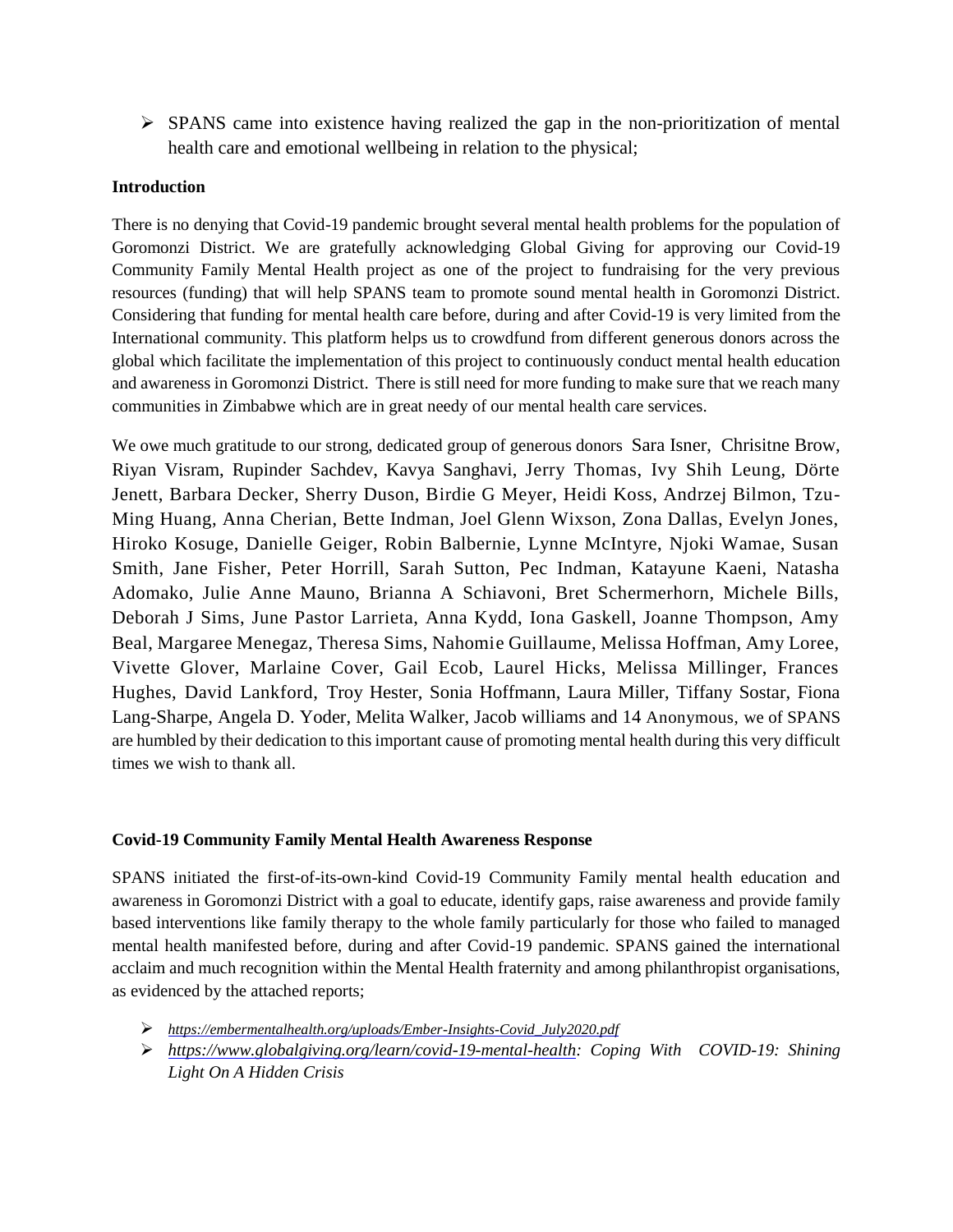- *[http://www.interventionjournal.org](http://www.google.com/url?q=http%3A%2F%2Fwww.interventionjournal.org&sa=D&sntz=1&usg=AFQjCNHkxOLkR8gMxdL-mFjlY4z2map-cA) on Tuesday, January 12, 2021, IP: 10.232.74.26]: Stories from the Field: Mapping Innovation in Mental Health During the COVID-19 Pandemic, Intervention182159-5004634\_135406.pd*
- https://www.interventionjournal.org/downloadpdf.asp?issn=157[18883;year=2020;volume=18;iss](https://www.interventionjournal.org/downloadpdf.asp?issn=1571-8883;year=2020;volume=18;issue=2;spage=159;epage=165;aulast=Hamilton;type) [ue=2;spage=159;epage=165;aulast=Hamilton; type=](https://www.interventionjournal.org/downloadpdf.asp?issn=1571-8883;year=2020;volume=18;issue=2;spage=159;epage=165;aulast=Hamilton;type)2

The SPANS team is persisting with our efforts to educate and raise awareness for sound mental health care in Goromonzi District with funding from all the above generous donors and we are still appealing for more support so that we will continued promoting sound mental health. This is not a secret that mental health care global is receiving very little attention from donors hence this crowdfunding opportunity is helping SPANS to continue providing its much needed services across Goromonzi District.